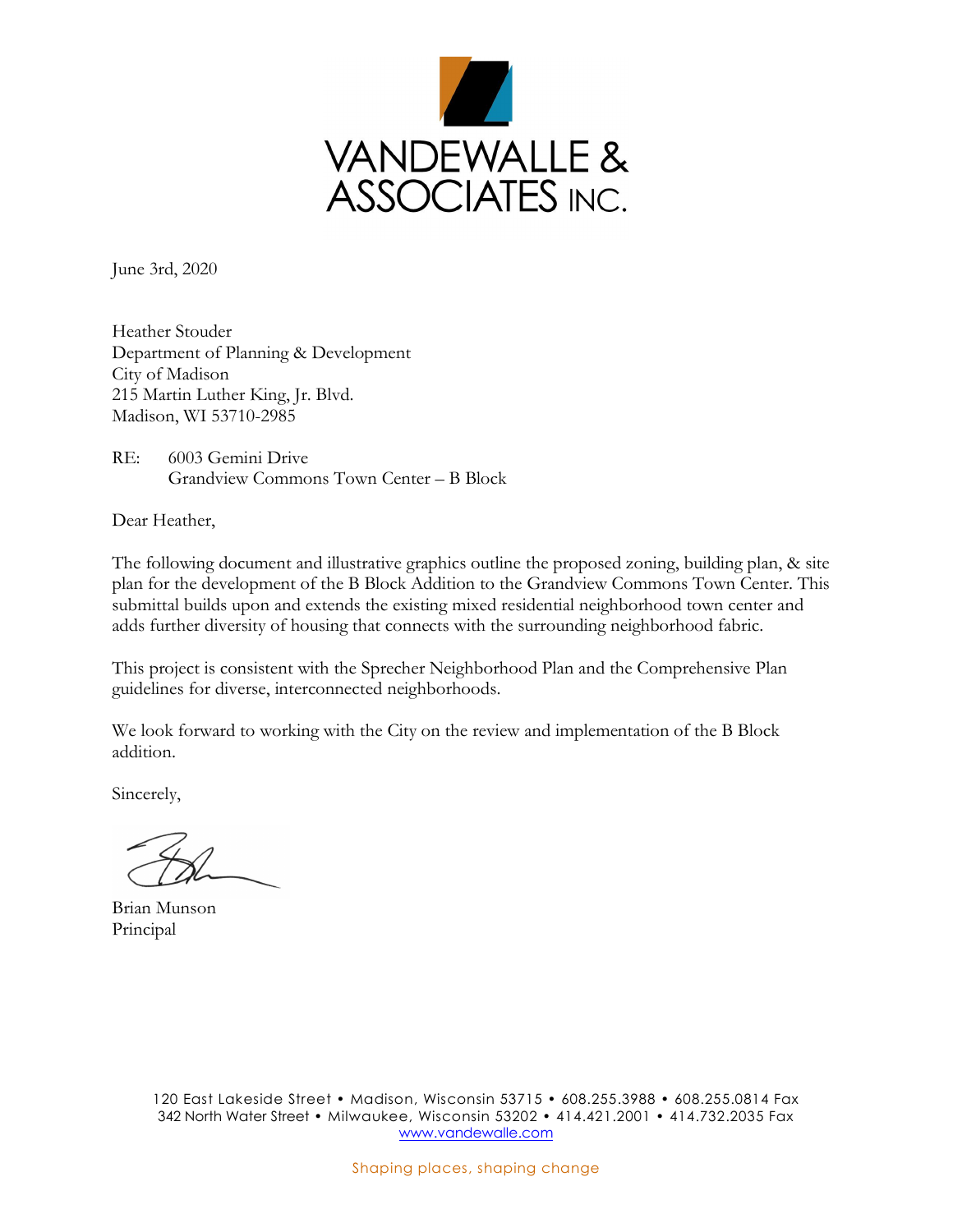# **Amended PUD: GDP/ SIP: Neighborhood Center Mixed Use District**

### **Project Overview**

This proposed GDP/SIP will amend the unbuilt portion of the B Block.

The new concept includes a mixed used building that will fit in with the built B-5 building and parking lot and complete the final pieces of this town center block. This project maintains the character of the area and will blend in seamlessly with the rest of the town center. Once complete, this will help enhance the goal of the full town center to create a walkable mixed-use district for residents, in keeping with the adopted Grandview Commons PUD:GDP, which calls for "an integrated mixture of neighborhood scale commercial, office, and walkable retail components that will supply the day-to-day goods and services for neighborhood residents".

The following section outlines the rezoning application for the Grandview Commons Town Center B Block and requests amendment Planned Unit Development: General Development Plan, per the City of Madison Zoning Ordinance.

### **Project Name:**

Grandview Commons Town Center: B Block

### **Project Owner/Applicant:**

Dan Brinkman DSI Real Estate Inc. Greyrock at Grandview LLC 100 River Place Madison, WI 53716 Phone: 608.226.3061 pdanlb@dsirealestate.com

### **Design Team:**

*Architecture* JLA Architects 800 W. Broadway, Suite 200 Monona, WI 53713 Phone: 608.241.9500 Adam Fredendall [afredendall@jla-ap.com](mailto:afredendall@jla-ap.com)

#### *Planning*

Vandewalle & Associates 120 East Lakeside Street Madison, WI 53715 Phone: 608.255.3988 Brian Munson [bmunson@vandewalle.com](mailto:bmunson@vandewalle.com)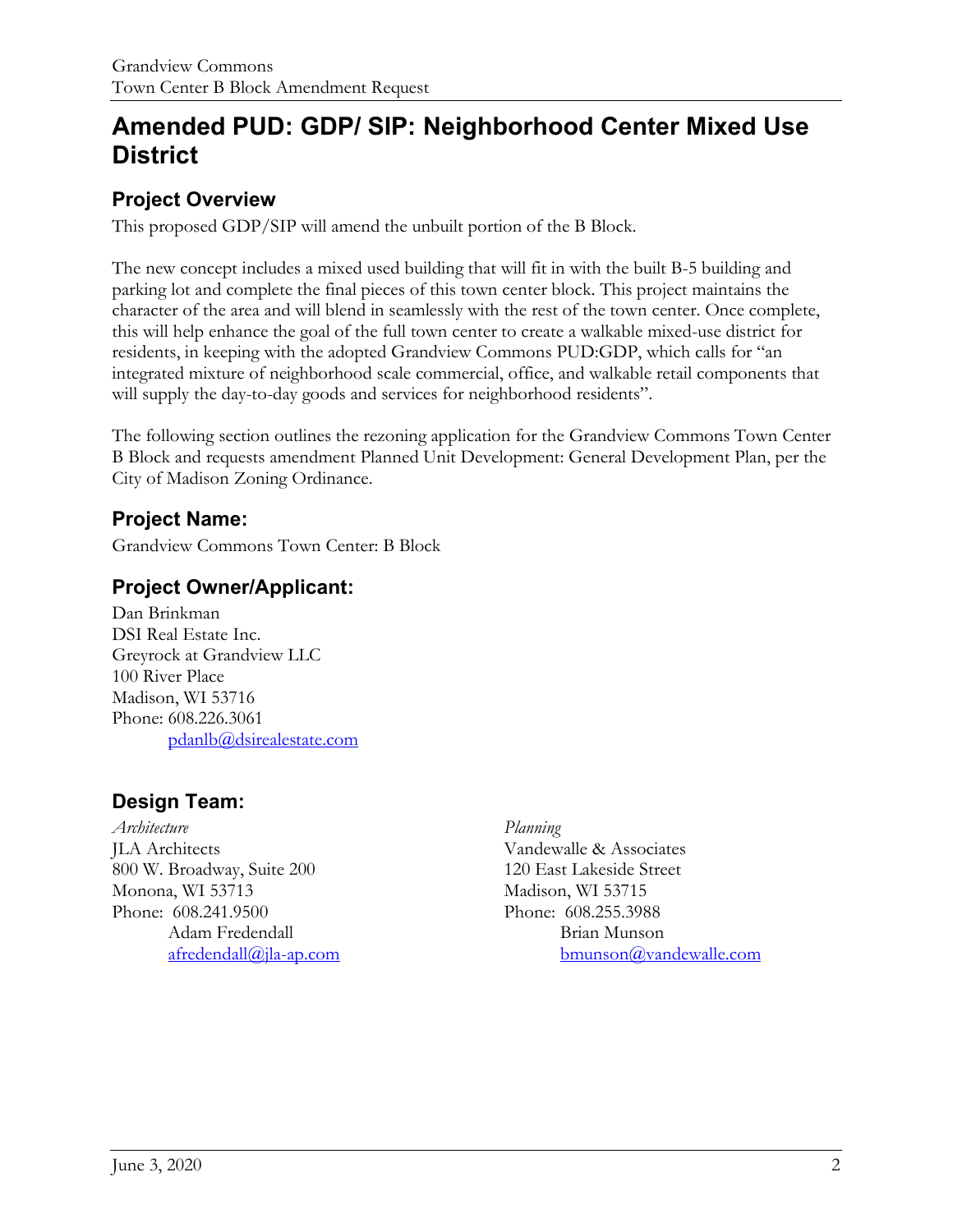Grandview Commons Town Center B Block Amendment Request

*Engineering/Landscape Architecture* D'Onofrio Kottke 7530 Westward Way Madison, WI 53717 Phone: 608.833.7530 Dan Day [dday@donofrio.cc](mailto:dday@donofrio.cc)

### **Project Information:**

| 071011225086 |
|--------------|
| 071011225044 |
| 071011225052 |
| 071011225060 |
|              |

#### **Lot** Information:

| Aldermanic District:             | District 3: Alder Lindsay Lemmer              |
|----------------------------------|-----------------------------------------------|
|                                  |                                               |
| Neighborhood Association:        | Northstar Neighborhood                        |
| Alder/Neighborhood Notification: | April 8, 2020                                 |
| Neighborhood Meeting:            | May 14, 2020                                  |
| Legal Description:               | See Exhibit A                                 |
| Lot Area:                        | 2.0 Acres                                     |
| Existing Land Use:               | Undeveloped Land                              |
| <b>Existing Zoning:</b>          | Planned Unit Development: General Development |
|                                  | Plan Neighborhood Center Mixed Use 1 & 3      |
| Comprehensive Plan Designation:  | Neighborhood Mixed Use (NMU)                  |
| Neighborhood Plan Designation:   | Sprecher Neighborhood Plan                    |
| Surrounding Uses:                |                                               |
| North:                           | Mixed Residential (Grandview Commons)         |
| East:                            | Commercial (Grandview Commons)                |
| South:                           | Cottage Grove Road                            |
|                                  | Single Family Residential (Richmond Hill)     |
|                                  | Schoenstatt Sisters of Mary Property          |
| West:                            | Mixed Use (Grandview Commons)                 |
| Development Schedule:            | 2020 Construction Commencement                |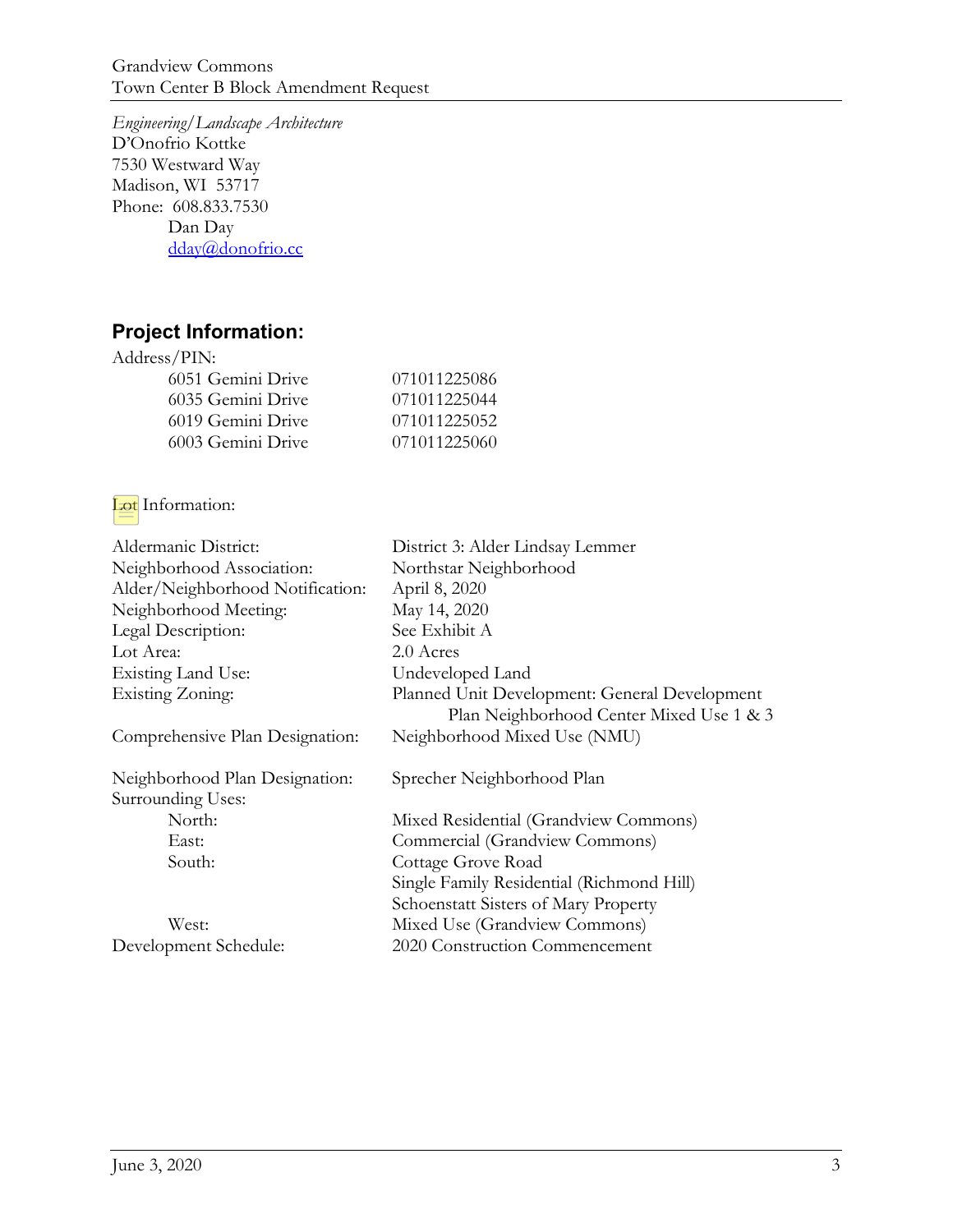## *Amended PUD:GDP Neighborhood Center Mixed Use*

The town center redesign will include the unbuilt portions of the B-Block to complete the existing Neighborhood Center Mixed-Use District within Grandview Commons. This revised district will allow for additional commercial and residential spaces to continue the integration of residential uses while implementing the walkable mixed-use town center.

### **Development Descriptions:**

#### **Overall Development Concept**

The Grandview Commons Town Center is proposed as a mixed-use district featuring pedestrian-oriented walkable retail and neighborhood serving commercial uses while balancing vehicular access, scale, and character. The B Block is set along the retail street network of the North Star Drive/Sharpsburg Drive Village Green frontages and the Gemini Drive extension. It will offer first floor retail/commercial uses and upper story residential uses with a vibrant neighborhood scaled urban setting. The redevelopment of the B Block will enhance the existing structure of the Neighborhood Center and offer additional diverse housing and commercial opportunities.





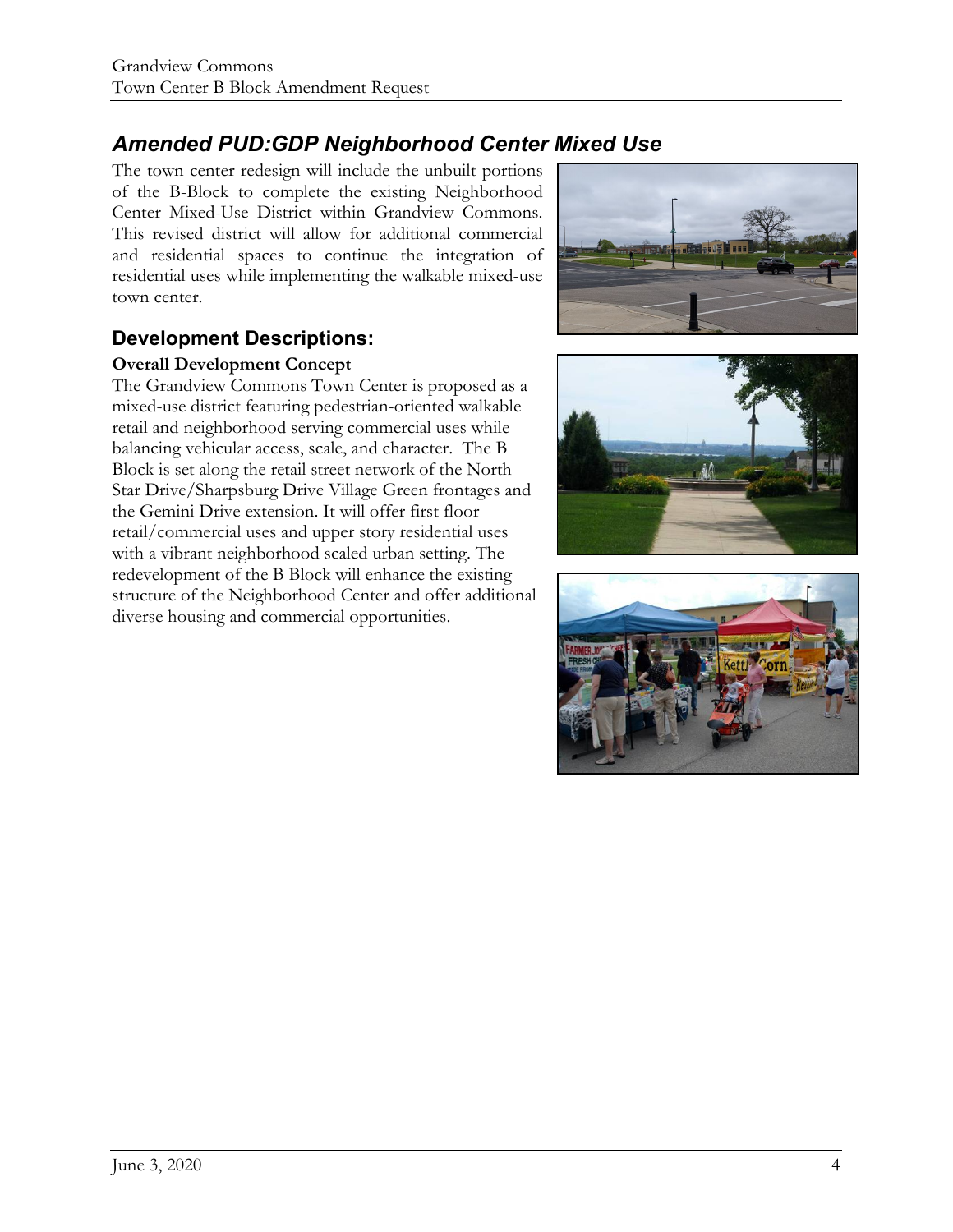| <b>Zoning Text</b>                       |                                                                                                                                                                                                                                                                                                                                                                                                                    |
|------------------------------------------|--------------------------------------------------------------------------------------------------------------------------------------------------------------------------------------------------------------------------------------------------------------------------------------------------------------------------------------------------------------------------------------------------------------------|
| Permitted Uses:                          | 153 residential units<br>5,800 square feet of retail/service<br>Outdoor seating for retail uses                                                                                                                                                                                                                                                                                                                    |
| Total Net Lot Area:                      | 2.00 acres                                                                                                                                                                                                                                                                                                                                                                                                         |
| <u>Yard &amp; Building Requirements:</u> | As Shown on adopted SIP Plans                                                                                                                                                                                                                                                                                                                                                                                      |
| <u>Useable Open Space:</u>               | As shown on adopted SIP plans.                                                                                                                                                                                                                                                                                                                                                                                     |
| Off-Street Parking & Loading:            | 198 Underground stalls<br>90 Surface Stalls<br>TBD Bike Parking stalls                                                                                                                                                                                                                                                                                                                                             |
| Definition of Family:                    | The definition of family is the definition outlined in Section<br>28.03(2) Madison General Ordinances for the TR-U1 district<br>of the Zoning Code.                                                                                                                                                                                                                                                                |
| Alterations and Revisions:               | No alterations or revisions of this planned unit development<br>shall be permitted unless approved by the City Plan<br>Commission; however, the Zoning Administrator may issue<br>permits for minor alterations or additions which are approved<br>by the Director of Planning and Development and the<br>alderperson of the district and are compatible with the<br>concept approved by the City Plan Commission. |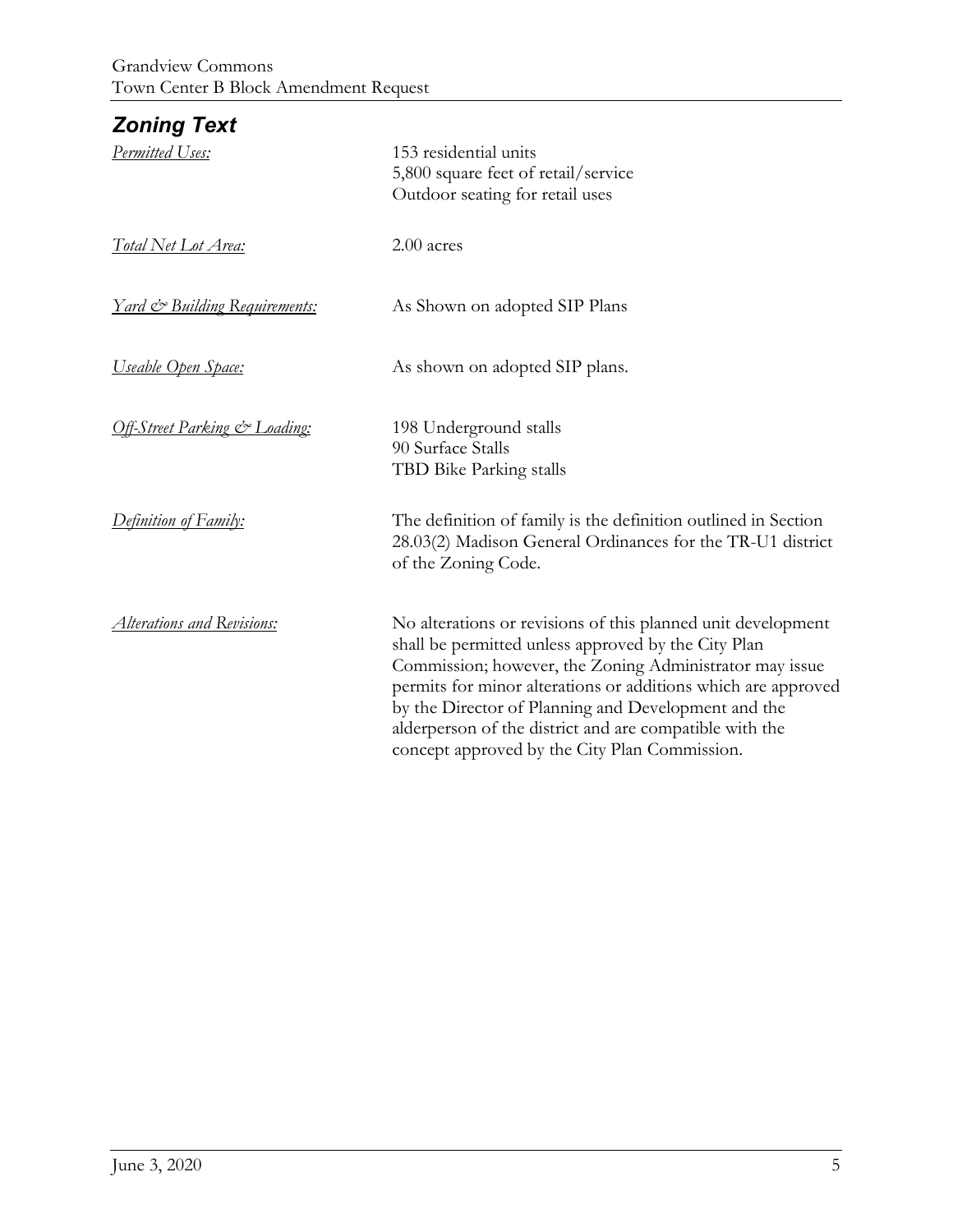## *Exhibit A: Legal Descriptions*

Lots 1009, 1010, 1011 and 1013, Grandview Commons Replat No. 3, recorded in Volume 60-057A of Plats on pages 298-299 as Document Number 5245235, in the Dane County Register of Deeds Office, located in the SE1/4 of the NW1/4 of Section 11, T7N, R10E, City of Madison, Dane County, Wisconsin.

Containing 87,060 square feet.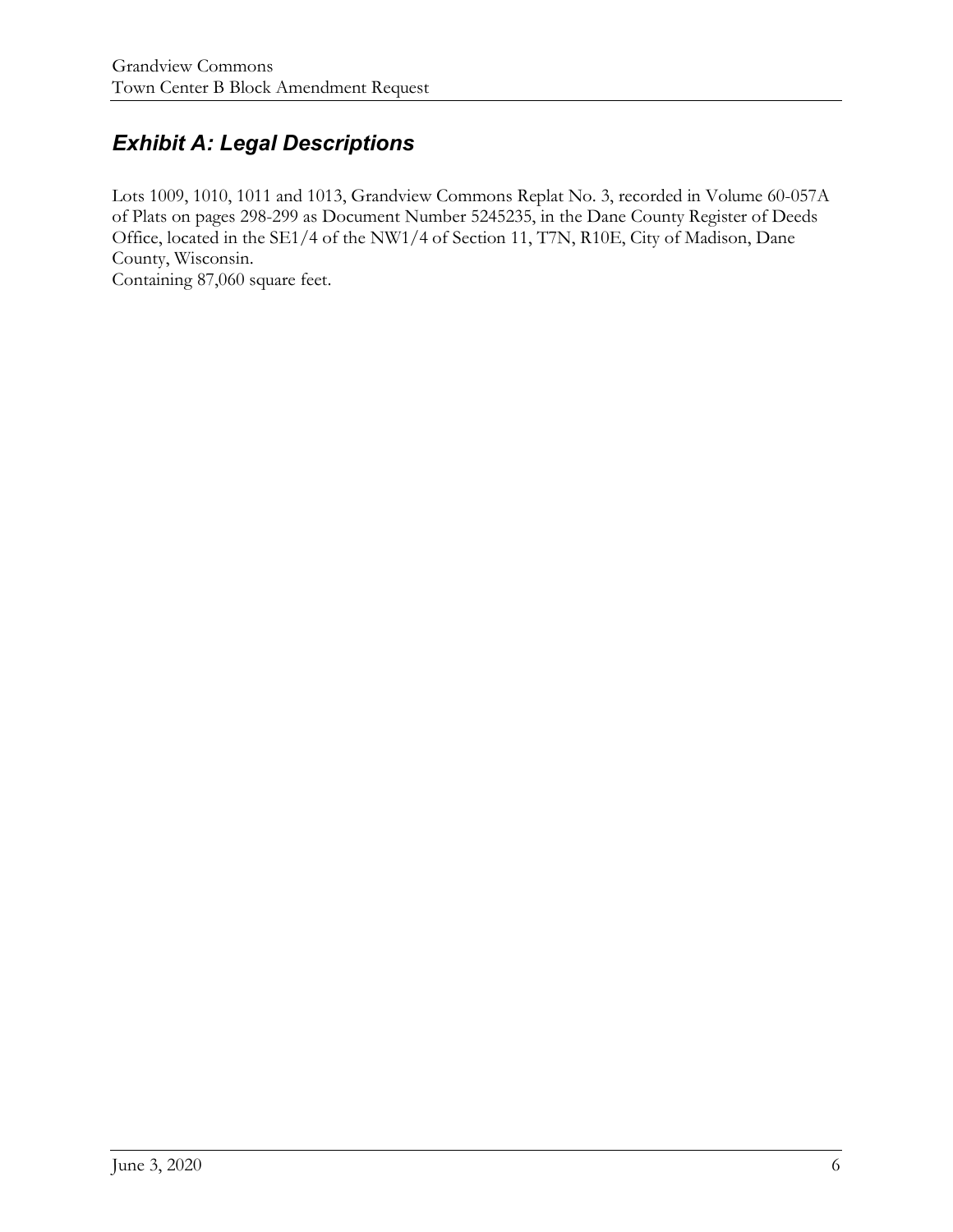

#### **PROJECT NARRATIVE INFORMATION SHEET**

**COMPLETED BY:** DJZ 05/20/2020

- **PROJECT:** GRAND VIEW COMMONS TOWN CENTER **OWNER:** Richard Hanzel Real-Estate Services Mr. Dick Hanzel
- **LOCATION:** River Place Professional Center One 730 Aztalan Drive Madison, WI 53718
- **TIMELINE:** Construction is expected to begin in the Spring/ summer of 2021 with completion in Fall 2022
- **SIZE:** Building site is approximately 2.75 acres in size. There will be (1) 6-story building @ 166,108 GSF. There will be 153 units (+/-) with 2 retail spaces. The two retail spaces will total approximately 5,800 sf. There will be a leasing space, a fitness center and a clubroom.

| <b>TYPE OF BUILDING / OCCUPANCY:</b>                    | TYPE 3- six stories:<br>The development will be a mixed use, multi-family project with 2 retail spaces<br>with leasing office, fitness center and clubroom support spaces.                                                                                                                                                                                                            |  |
|---------------------------------------------------------|---------------------------------------------------------------------------------------------------------------------------------------------------------------------------------------------------------------------------------------------------------------------------------------------------------------------------------------------------------------------------------------|--|
| <b>CHALLENGES:</b>                                      | Challenges will involve the removal of bedrock in order to provide (198)<br>covered parking stalls for residents.                                                                                                                                                                                                                                                                     |  |
| <b>OPPORTUNITIES:</b>                                   | The project provides an opportunity to create a unique, high quality<br>development with an urban feel that provides a feeling of community for its<br>occupants. There will also be connections to adjacent neighborhood retail<br>establishments and a common green space. In addition, it provides good<br>access to mass transit as well as conventional means of transportation. |  |
| <b>ANYTHING UNIQUE:</b>                                 | There is a generous variety of outdoor seating areas (both covered and<br>uncovered) that are well-defines by landscape, art and water features. In<br>addition, an existing 100 year+ tree is being maintained and integrated into a<br>multiuse plaza/amphitheater space.                                                                                                           |  |
| (Features, Amenities, Materials,<br>Technologies, etc.) |                                                                                                                                                                                                                                                                                                                                                                                       |  |